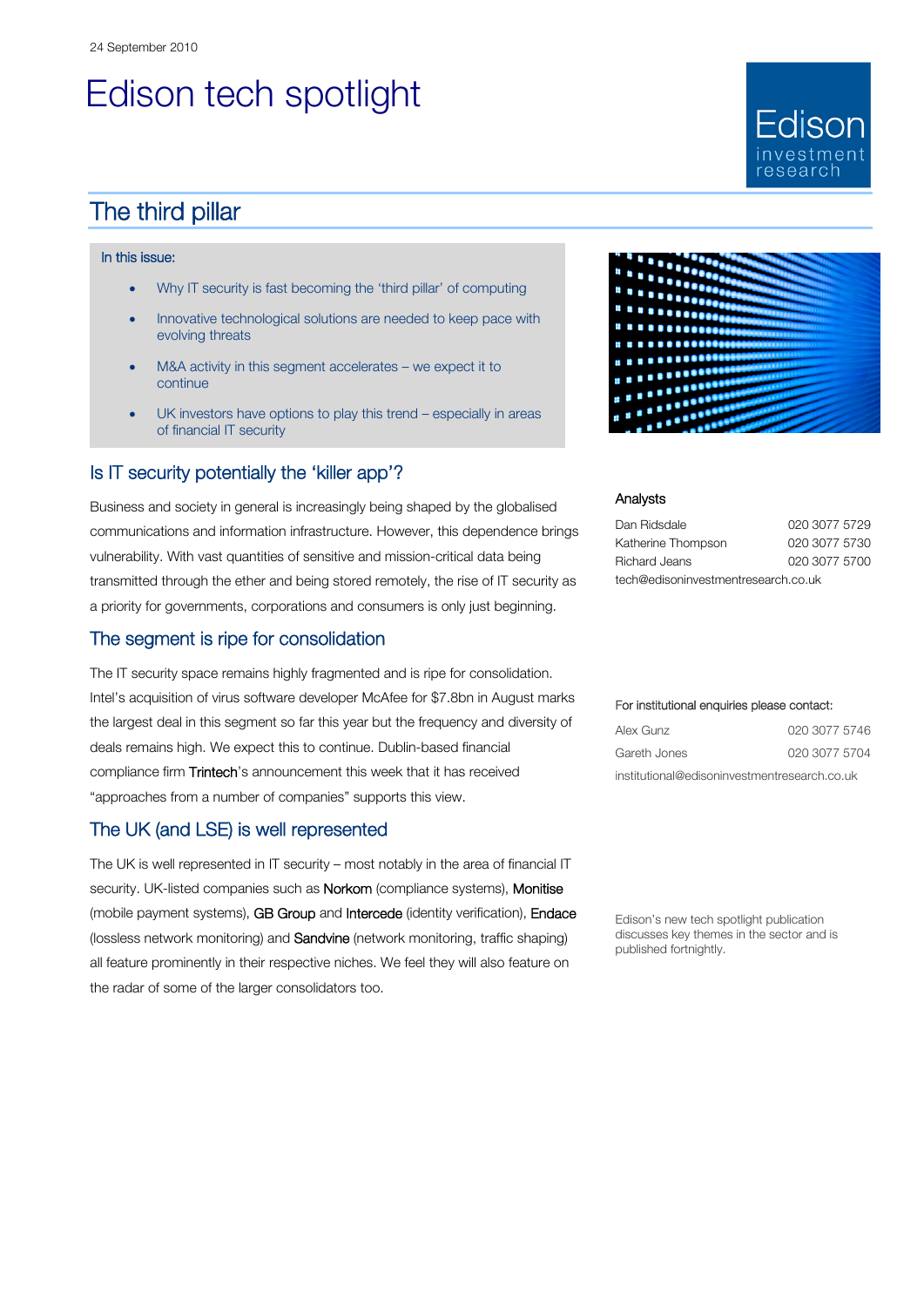## A Cyber dependent society

Society is increasingly being shaped by globalised communications and information infrastructure. As a result, vast quantities of sensitive and mission-critical data are being transmitted through the ether and being stored remotely. Global IP traffic volumes are expected to grow nearly fourfold between 2009 and 2014. Meanwhile, corporate and consumer dependence on this data is increasing and the rise of cloud computing, SaaS and smartphone usage will only increase this dependence.



#### Exhibit 1: Growth in global IP traffic

#### Source: Cisco

However, this ever-growing cyber-dependence brings vulnerability, and the threats are also on the rise. Cybercriminals are becoming increasingly sophisticated, while the transmission of data at ever faster rates and over wireless networks opens up new vulnerabilities which need to be addressed. Increasingly too, corporations are seeing the need for forensic data monitoring and user authentication within their own networks for both security and compliance reasons.

Upping the ante, government and military leaders have warned that the next world war is likely to be fought at least partly in cyberspace and it seems inevitable that cyber battles raging as we write. We note recent press reports on Stuxnet, a virus that particularly infested high value infrastructure in Iran. The virus has been described as one of the most sophisticated pieces of malware ever detected, so sophisticated in fact that some researchers have claimed it could only have been written by a "nation state".

Consequently, we feel that the rise of IT security as a priority for governments, corporations and consumers is only just beginning.

## The 'third pillar'

After the company's recent \$7.8bn acquisition of McAfee, Intel's CEO coined the phrase that security has become the 'third pillar' of computing (after energy efficiency and mobility). As shown in Exhibit 1, the McAfee deal remains the sector's largest so far in 2010, but the recent surge in M&A activity indicates that he is clearly not alone in that view. Indeed, since we highlighted IT security as a hotbed of M&A deals in the tech sector (Edison Tech Spotlight, 27 August), the pace of M&A has continued unabated – particularly in the US with IBM and HP both being notable serial acquirers especially in the area of cloud computing and security. Given the strategic importance of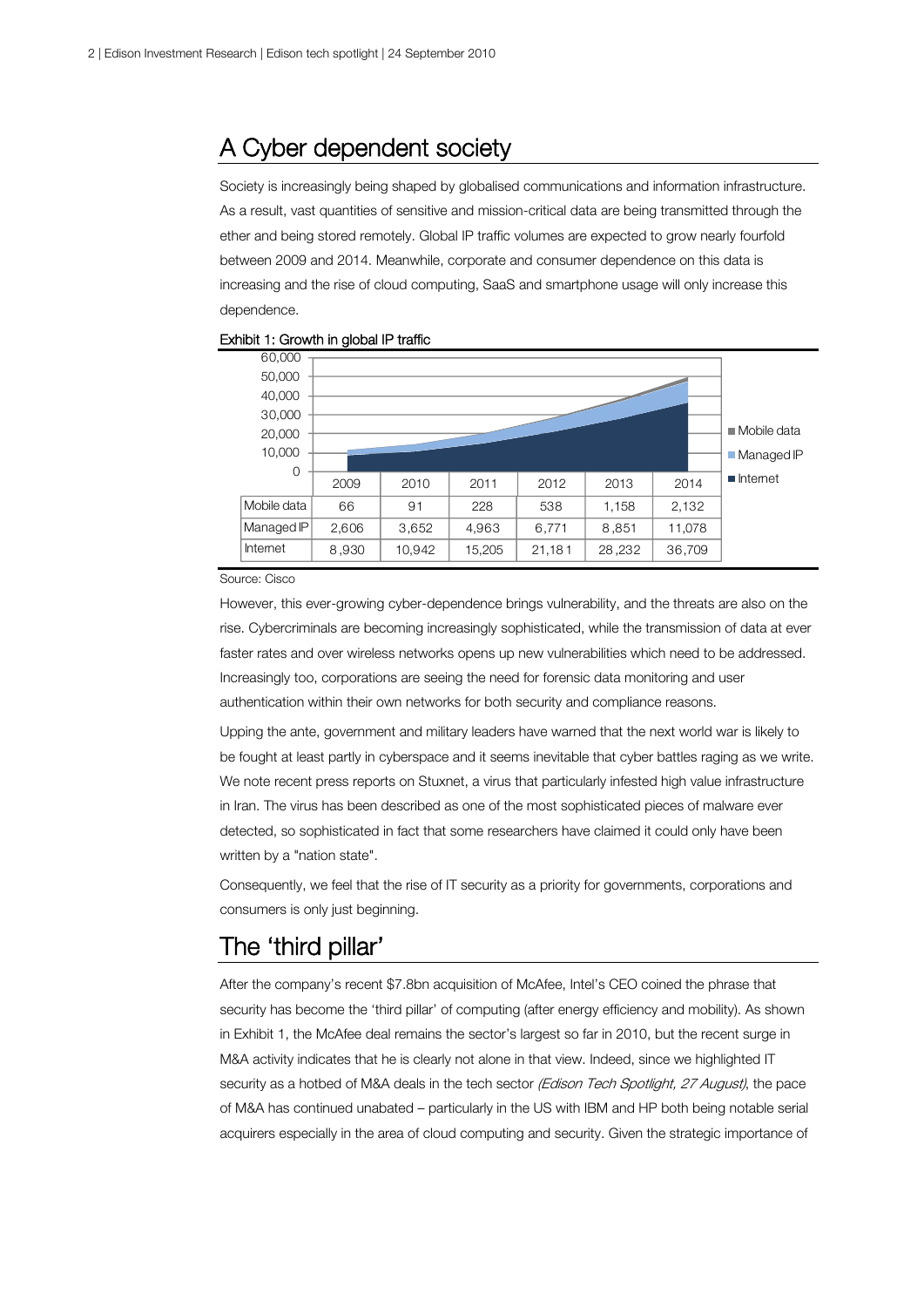the sector, the fragmentation of the supply landscape and the need for innovative technological solutions to keep pace with evolving threats, we feel that the sector remains ripe for consolidation.

|  | Exhibit 2: List of major IT security M&A deals in 2010 |  |  |  |  |  |  |
|--|--------------------------------------------------------|--|--|--|--|--|--|
|--|--------------------------------------------------------|--|--|--|--|--|--|

| Acquirer                | Target               | Country   | Segment                            | Amount      |
|-------------------------|----------------------|-----------|------------------------------------|-------------|
| <b>IBM</b>              | OpenPages            | US        | Risk and compliance software       | undisclosed |
| HP                      | ArcSight             | <b>US</b> | log aggregator of network activity | \$1.5bn     |
| <b>IBM</b>              | <b>BigFix</b>        | US        | Network Monitoring                 | c \$400m    |
| HP                      | Fortify              | <b>US</b> | Compliance, business monitoring    | N/A         |
| Intel                   | <b>McAfee</b>        | US        | virus software                     | \$7.7bn     |
| <b>Private Equity</b>   | Sophos               | <b>UK</b> | Virus software                     | \$830       |
| Symantec                | Verisign             | US        | Payments, Encryption               | \$1.28bn    |
| Verisign                | PGP Corp             | <b>US</b> | Encryption                         | \$370m      |
| Symantec                | GuardianEdge         | US        | Encryption                         | N/A         |
| <b>Rubicon Project</b>  | <b>SiteScout</b>     | <b>US</b> | Web ad security                    | N/A         |
| Private Equity          | SonicWall            | US        | Firewall hardware                  | N/A         |
| <b>CA Technologies</b>  | <b>Arcot Systems</b> | <b>US</b> | 'Cloud authentication'             | N/A         |
| Private Equity          | Avast                | US        | virus software                     | N/A         |
| Verifone                | <b>Semtek</b>        | <b>US</b> | Encryption, payment security       | N/A         |
| Jack Henry & Associates | iPay                 | US        | Payment processing                 | \$330m      |

Source: Edison Investment Research

## Key segments

IT security is an incredibly diverse market ranging from traditional virus detection software through to payment authentication and forensic network monitoring. We outline five key areas:

- 1. Cyber security
- 2. Network monitoring
- 3. Cloud computing
- 4. Mobile security
- 5. Financial services

#### Cyber security

Cyber security is probably the most well known area of IT security, such is the prevalence and notoriety of viruses. McAfee estimates this market to be worth \$10bn+ and growing at 10% annually. Viruses (or malware), are rogue software programs that can 'infect' computers and, at their most basic, can be just a nuisance slowing down computers with unwanted spam messages or adverts. More seriously, others can destroy data or remain hidden within computer systems and can monitor user activity for passwords (so-called 'phishing') and other potentially lucrative personal information. For context, according to Intel, there were 10 million new 'malware' variants added to the McAfee database alone this year.

Symantec, McAfee and Trend Micro are the largest vendors of virus software – all three are based in the US. In the UK, the largest developer of virus software, privately-held Sophos sold a majority stake to private-equity company APAX Partners, which valued the business at \$830m (or 2.5x 2009/10 sales). The corporate anti-virus market is about two-thirds of the market with the remaining one-third derived from sales to consumers. The market grew about 8% in 2009 and market research firms expect an acceleration in 2010. The sector seems relatively defensive and we note recent comments from the UK government that IT cyber security investment is not under threat from the Strategic Defence and Security Review (SDSR) due in coming months.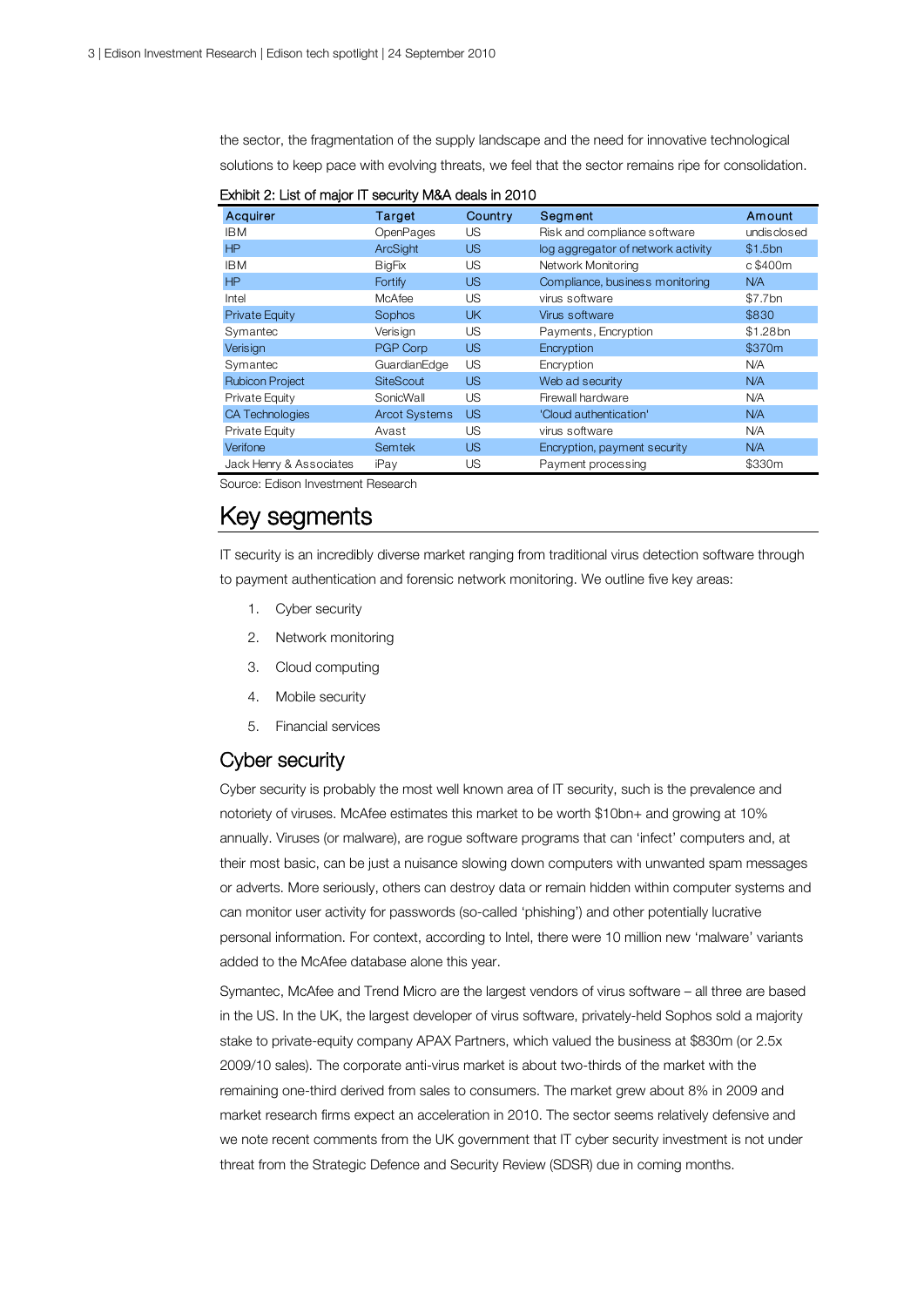#### Intel & McAfee: Software versus hardware virus detection

McAfee's \$7.8bn acquisition by Intel in August has set the cat among the pigeons as the industry tries to understand why the world's largest semiconductor manufacturer would buy an application software vendor – seemingly two very distinct businesses. Interestingly, Intel and McAfee had been working together for almost two years prior to the deal (though we have yet to see the fruits of this relationship) and Intel has been increasingly marketing security features in its chipsets. The longterm sales synergies between the businesses lie in the potential to integrate the virus detection algorithms into chipsets, thereby allowing the anti-virus to cope with faster network speeds.

This is a long-term plan – the big vision of incorporating McAfee's security IP onto silicon is only likely to be implemented by middle of the decade (ie 2015). In the short term, McAfee will operate independently within Intel's Software & Services division where it will continue to make 90% of its revenues from traditional virus software.

Nevertheless, the deal does illustrate the increasing role that hardware is likely to play in enabling security systems to keep up with the accelerating pace of computing and networking speeds. In particular as 10Gb networks become mainstream, the need for faster, hardware-based cyber security systems is likely to increase rapidly. Intel is not alone in bridging the hardware/software divide – in May, Oracle acquired Secerno, a supplier of database firewalls implemented in hardware. We note that Russian-based Kaspersky Lab, the fourth largest anti-virus software vendor has been granted a patent (Patent No. 7,657,941) for a hardware anti-virus system in February this year. The case within monitoring is just as strong, and we highlight Endace, the UKlisted (New Zealand-based) supplier of hardware based network monitoring equipment as a company which should benefit from this trend.

### Network monitoring

This leads us neatly into network monitoring, a high growth market adjacent to security. Through capturing and analysing network traffic, monitoring tools are becoming an increasingly key part of the security strategies of homeland security agencies and large corporates alike. However, uses span far beyond security – it is increasingly being used by banks to enhance their compliance efforts as well as to detect threats. As a business tool, monitoring is being used by high frequency traders to gain milliseconds of time advantage in exchange trading. Monitoring plays a crucial role in enabling operators to understand usage patterns and optimise their networks. It is also key to enabling traffic shaping, the process whereby network traffic is optimised though analysing the packets flowing through it and delaying some to allow priority data to flow more easily.

The monitoring sector has also significant levels of activity of late. HP reportedly outbid at least two rivals to clinch its \$1.5bn acquisition of AcrSight – an aggregator of network logging activity – last week. On a smaller scale, Narus (an OEM customer of Endace) was acquired by Boeing Defense in July, while earlier this month Arbor Networks was bought by Tektronix, part of Danaher. Preceding all this, Detica's acquisition by BAE highlighted how expertise in this field is being coveted by industry majors.

Within the UK-listed universe, we again highlight Endace, which has a hardware-based solution, enabling 100% packet capture on high speed (10Gb/s+) networks as a company which could be approaching a sweet spot. Also on AIM (but based in Canada), Sandvine is a play on both network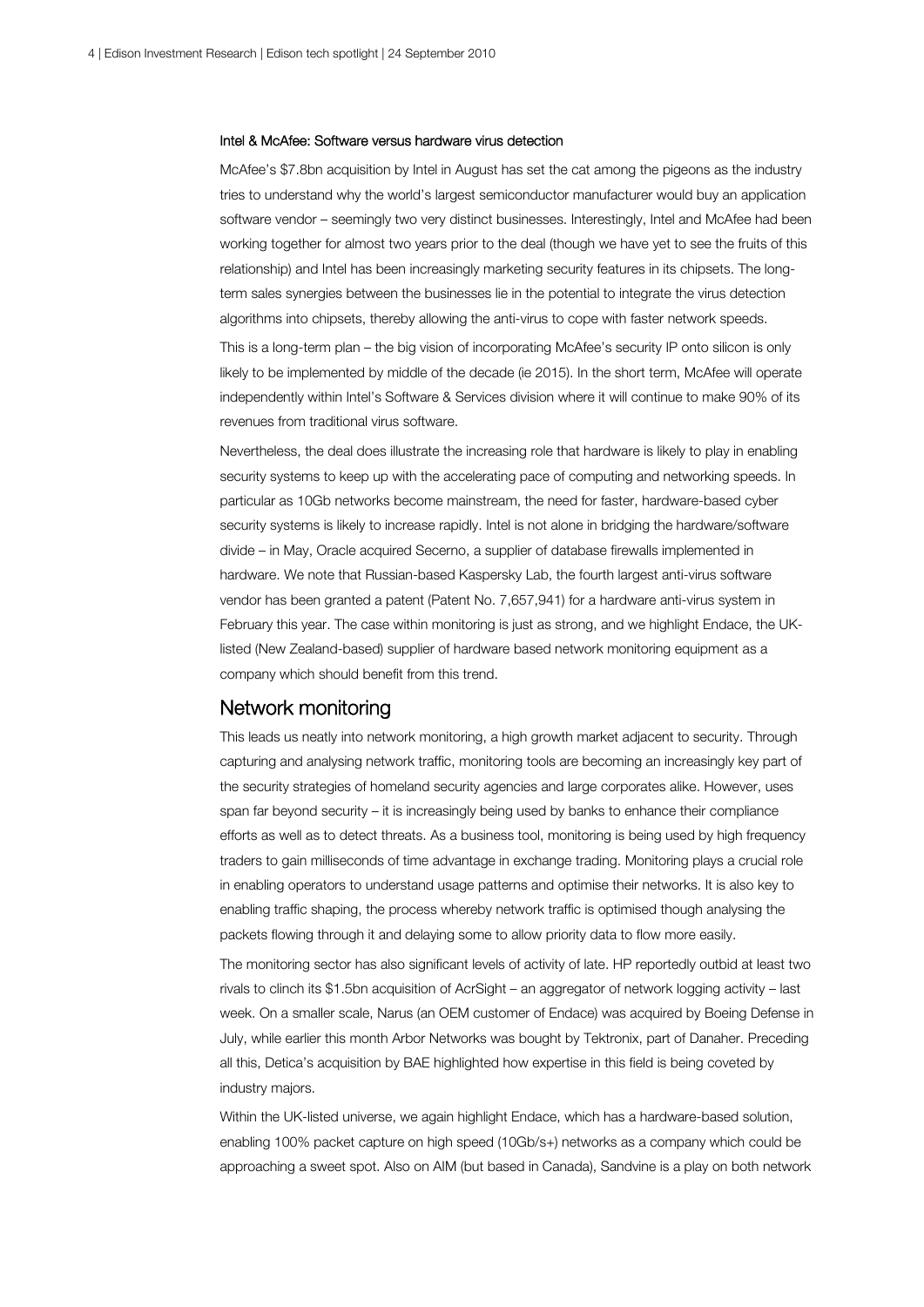monitoring and shaping. We also note Digital Barriers, the homeland security roll-up vehicle, although we suspect recent M&A activity could be raising valuation expectations of potential targets.

### SaaS/cloud computing

Cloud computing (or 'Software as a Service' – SaaS) presents a clear security challenge. Unlike traditional (Local Area Network) architectures, with SaaS the storage and manipulation of data is not only physically separate from the end-user's location but crucially is often located outside the company itself at a third-party vendors' location. Furthermore, with true SaaS, data from multiple customers are shared on vendor storage hardware, thereby putting a burden on the vendors to protect the data and ensure these proprietary data sets are isolated from each other. The necessity to transmit those files from storage to the user creates a vulnerability both to cyber criminals and and poor network performance. To illustrate, in 2007 leading SaaS CRM software provider Salesforce.com acknowledged that a spate of targeted email virus and phishing attacks against its customers resulted from one of its own employees falling for a phishing scam and turning over the keys to the company's customer database. While no major security breaches have appeared in the headlines since then, security concerns remain one of the main barriers to SaaS adoption and, as a result, this area will remain a focus of investment.

#### Cloud/SaaS M&A activity

For this reason the worlds of storage and security are converging rapidly as clearly shown when Symantec acquired Veritas (a storage software company) some years ago in a mega deal worth over \$13bn. This deal made Symantec (a security company) the largest supplier of backup, recovery and archiving software. Symantec was clearly ahead of the trend. In a similar but smaller move earlier this year, US-based Trend Micro acquired UK-based Humyo, which specialised in online file storage and backup.

Several other high profile acquisitions have taken place in this area – for example Google's acquisition of Postini and Cisco's acquisition last year of Scansafe are clearly intended to placate end users who are concerned about the integrity and safety of data (whether emails or other data traffic) transmission. Radware with its Application Delivery Controller has recently been much touted as a potential takeover target too. In a much publicised attack in January 2010 (later dubbed 'Operation Aurora' by McAfee), Google was one of up to 34 companies which were subject to a cyber attack originated in China. McAfee attributed the vulnerability of the attack to a flaw in Microsoft's Internet Explorer.

#### Mobile security

In many ways, mobile IT security faces similar challenges to cloud security as, in each case, the data storage and the user are physically separate. Mobile adds another layer of complexity however – the data is transmitted wirelessly, which on the face of it could make transmission even more vulnerable to interception or loss. Furthermore, a key issue with mobile devices is that they get carried everywhere by users and can be physically intercepted, thereby allowing access to sensitive emails, contact information or proprietary corporate information.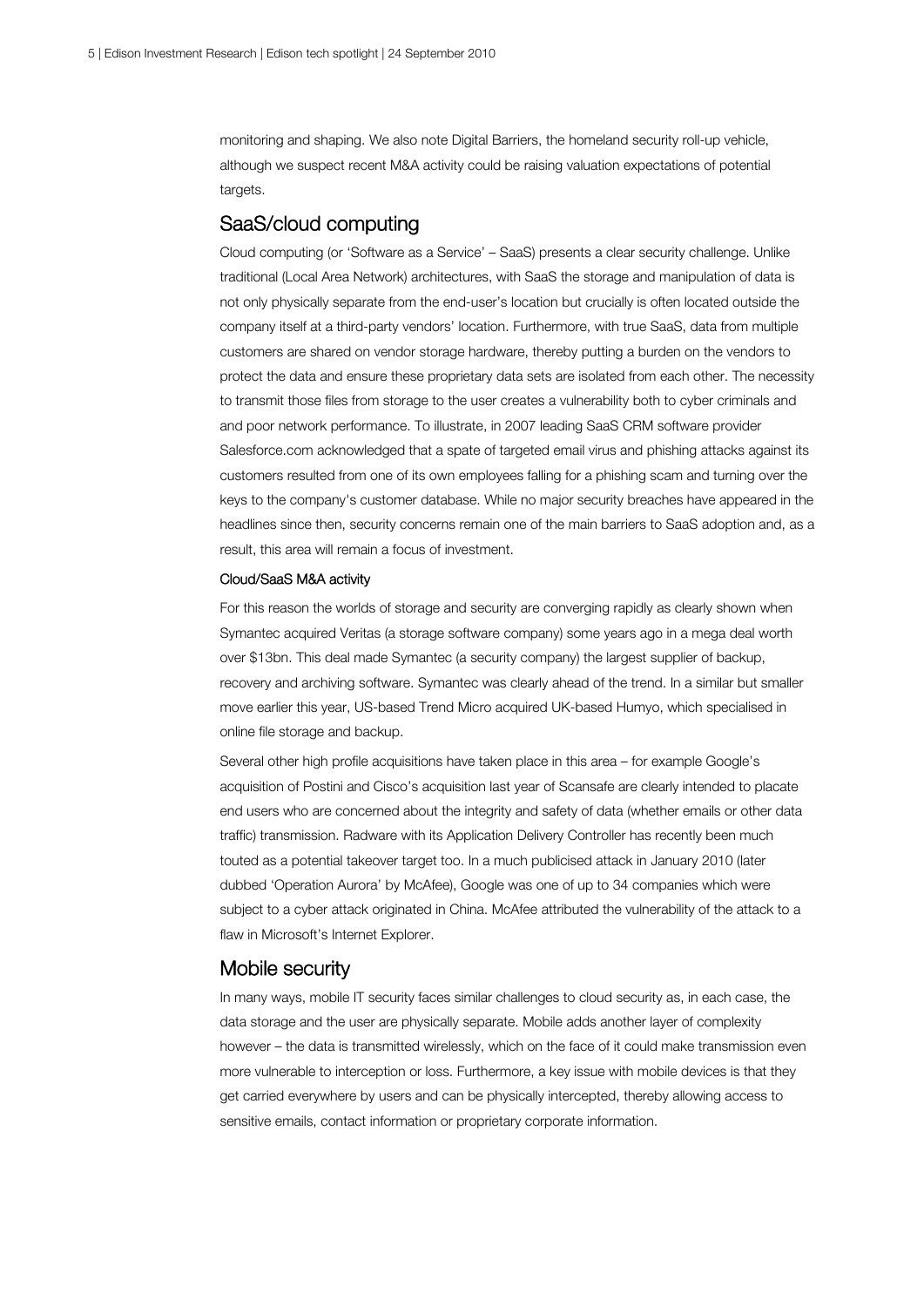In addition to the rationale outline earlier, Intel's bid for McAfee was also motivated by the need to bolster its security offerings in mobile chipsets, stating on the call that there is an "explosive growth opportunity" for security in mobile. Nokia's E-Series division (of business phones) already cite a "wide range of in-built security features such as device encryption, device locking and remote wiping", while bundling anti-virus software from most of the major vendors such as F-Secure, Kaspersky, RSA, Symantec and Trend Micro.

Another adjacent area of growth is in the field of mobile commerce and payments, the rise of which will unquestionably bring mobile security further to the fore. As no one platform has yet gained critical mass (outside of Japan), more aggressive moves by industry power brokers look afoot. Reports suggest that AT&T, Verizon and T-Mobile USA are in talks to conduct pilots of wireless payment chips embedded in phones in four US cities, while Apple has recently recruited Benjamin Vigier, an NFC veteran as a product manager of mobile commerce.

Within the UK, Monitise looks to be in a strategically strong position. It develops and manages mobile banking and payment transactions for banks, generating its revenues based on a transaction commission. In a domain where critical mass and strong partners are a prerequisite, Monitise notably has Visa as a strategic development partner and investor. As an aside, Monitise is one of very few UK-listed companies that we can identify as clear beneficiaries of the rise of mobile applications.

In a related area, Innovision Research & Technology, an NFC IP provider, was bought by Broadcom for £32m (an 84% premium) in June.

#### Financial services security

All businesses today face a trade-off between liberating the flow of data while ensuring data protection and conforming to regulatory standards. Nowhere is this balance more finely met than in financial services IT security. Given the obvious sensitivity and value of the data being exchanged, the financial services industry often operates at the cutting edge of technology development. It is also one of the most diverse segments of IT security as it encapsulates areas from financial crime and compliance through to ID fraud, encryption and payment systems – the most common requirement here being user authentication. Many of the major banking corporations run a complex web of proprietary and off-the-shelf IT security systems. Employee access to personal/proprietary data is on the increase. For example, call centre employees often have access to a wide range of customer personal info.

Unlike the two earlier market segments, the UK is well represented here.

 Norkom sells scalable software platforms addressing most aspects of compliance and financial crime, including enterprise investigation management, anti-money laundering, and customer due diligence (CDD) etc, while its fraud management solutions include online fraud and debit card fraud. Regulatory regimes are clearly a factor here (although, interestingly, were partly attributed as a cause of Norkom's profit warning last week). We do note that the Dodd-Frank Financial Reform Act in the US will likely mean increased IT compliance and data monitoring.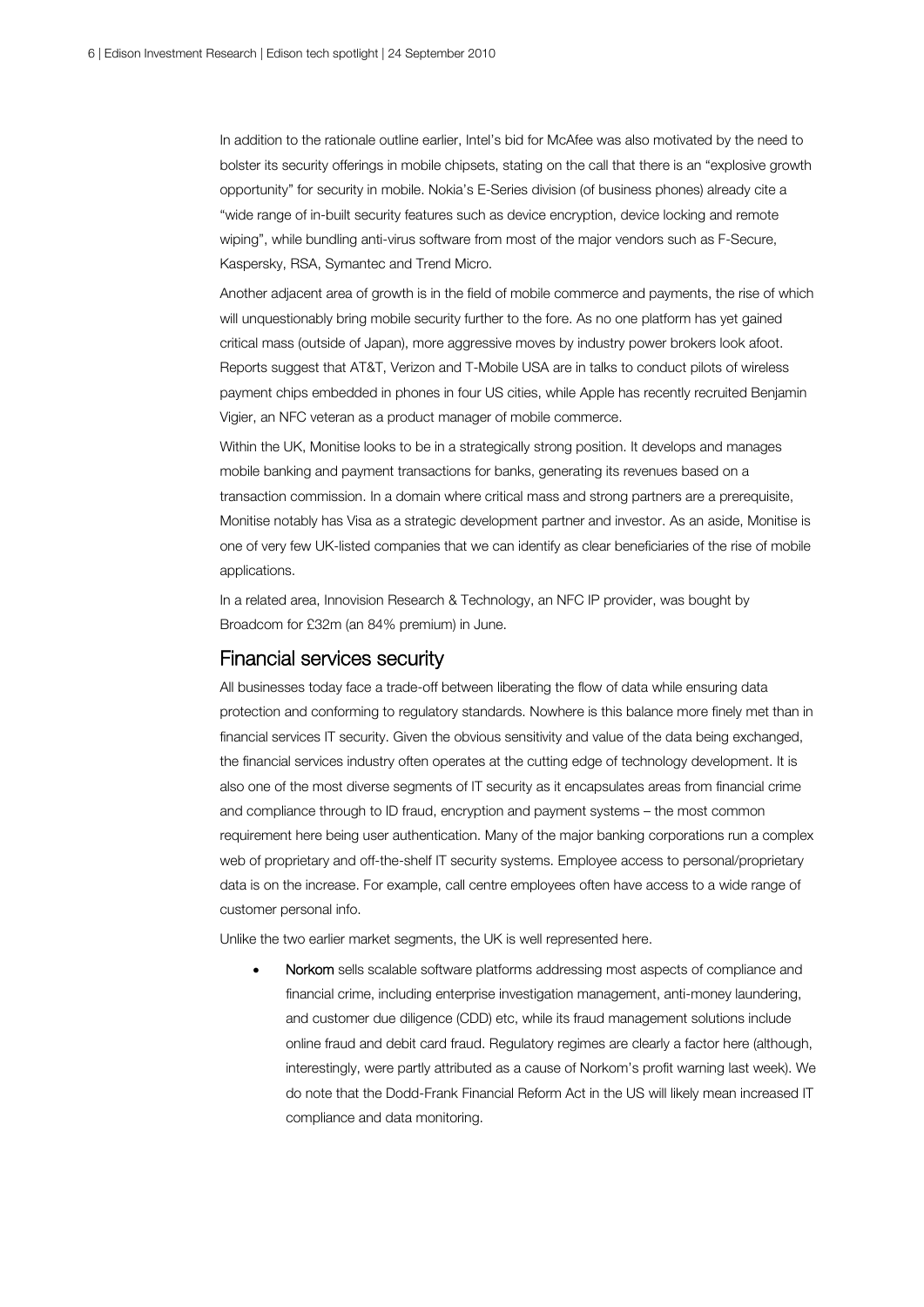- GB Group provides identity management software and services for a range of uses such as combating ID fraud, money laundering and even under-age gambling. A peripheral use of the technology is that it allows corporations to analyse their customer base for sales-targeting etc.
- Intercede has developed a range of smartcard and associated platforms to manage ID and access rights. In effect, this technology is not about data security but about physical security for buildings in the corporate, government and public service space.
- Trintech is NASDAQ-listed and Dublin based. It is a provider of integrated financial governance, risk management, and compliance (GRC) software solutions for commercial, financial, and healthcare markets.

## **Conclusion**

IT security has rapidly become an extremely important application for most industries across the globe. Data has become distant, global, mobile and pervasive – so protecting the ownership rights of the data is becoming a major industry in its own right.

Some trends are clear:

- Ongoing network speed increases are necessitating shifts to hardware architectures.
- Mobile opens up a completely new world of threats and business opportunities.
- Monitoring by both government agencies and corporates is on the up, driven by security threats, compliance obligations and commercial motivations.
- User authentication (not just for financial transactions) will become pervasive.
- We expect this segment to remain a hive of (M&A) activity for the foreseeable future. The strategic importance of the sector and the need for innovative technological solutions to keep pace with evolving threats mean that strategic premiums will continue to be paid.